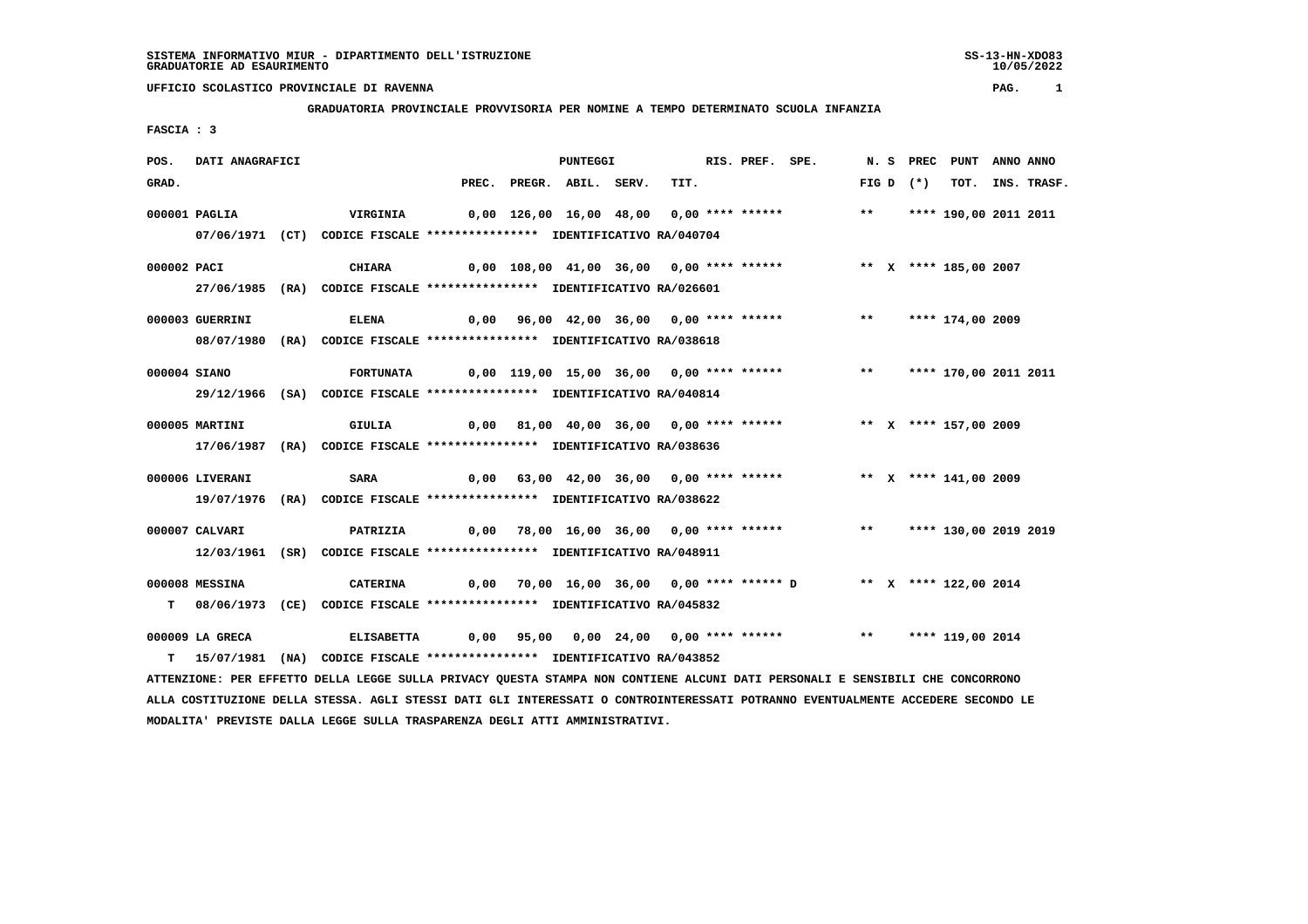**MODALITA' PREVISTE DALLA LEGGE SULLA TRASPARENZA DEGLI ATTI AMMINISTRATIVI.**

# **UFFICIO SCOLASTICO PROVINCIALE DI RAVENNA PAG. 2**

#### **GRADUATORIA PROVINCIALE PROVVISORIA PER NOMINE A TEMPO DETERMINATO SCUOLA INFANZIA**

 **FASCIA : 3**

| POS.         | DATI ANAGRAFICI                                                           |  |                                                                                                                                 |       |  | <b>PUNTEGGI</b>    |  |                                         | RIS. PREF. SPE. |  |              | N. S PREC PUNT |             |                            | ANNO ANNO |             |
|--------------|---------------------------------------------------------------------------|--|---------------------------------------------------------------------------------------------------------------------------------|-------|--|--------------------|--|-----------------------------------------|-----------------|--|--------------|----------------|-------------|----------------------------|-----------|-------------|
| GRAD.        |                                                                           |  |                                                                                                                                 | PREC. |  | PREGR. ABIL. SERV. |  | TIT.                                    |                 |  |              |                | FIG D $(*)$ | тот.                       |           | INS. TRASF. |
|              | 000010 VISCAGLIA                                                          |  | MICHELA                                                                                                                         | 0,00  |  |                    |  |                                         |                 |  |              |                |             | ** X **** 119,00 2019 2019 |           |             |
|              |                                                                           |  |                                                                                                                                 |       |  |                    |  |                                         |                 |  |              |                |             |                            |           |             |
|              | T 01/12/1978 (PZ) CODICE FISCALE *************** IDENTIFICATIVO RA/048938 |  |                                                                                                                                 |       |  |                    |  |                                         |                 |  |              |                |             |                            |           |             |
| 000011 ISOLA |                                                                           |  | MARISA                                                                                                                          |       |  |                    |  | 0,00 50,00 16,00 36,00 3,00 **** ****** |                 |  | $***$        |                |             | **** 105,00 2022 2022      |           |             |
|              |                                                                           |  | 21/05/1973 (RC) CODICE FISCALE *************** IDENTIFICATIVO RA/165063                                                         |       |  |                    |  |                                         |                 |  |              |                |             |                            |           |             |
|              |                                                                           |  |                                                                                                                                 |       |  |                    |  |                                         |                 |  |              |                |             |                            |           |             |
|              | 000012 ZANOTTI                                                            |  | <b>BEATRICE</b>                                                                                                                 |       |  |                    |  | 0,00 75,00 12,00 0,00 0,00 **** ******  |                 |  | $***$        |                |             | **** 87,00 2014            |           |             |
|              |                                                                           |  | T 19/07/1976 (RA) CODICE FISCALE **************** IDENTIFICATIVO RA/044207                                                      |       |  |                    |  |                                         |                 |  |              |                |             |                            |           |             |
|              | 000013 CASADIO                                                            |  | LAURA                                                                                                                           | 0,00  |  |                    |  | 0,00 40,00 36,00 0,00 **** ******       |                 |  | $***$        |                |             | **** 76,00 2022            |           |             |
|              |                                                                           |  |                                                                                                                                 |       |  |                    |  |                                         |                 |  |              |                |             |                            |           |             |
|              |                                                                           |  | 29/06/1987 (RA) CODICE FISCALE *************** IDENTIFICATIVO RA/026452                                                         |       |  |                    |  |                                         |                 |  |              |                |             |                            |           |             |
|              | 000014 LIOTTA                                                             |  | <b>MARIA</b>                                                                                                                    | 0,00  |  |                    |  | 0,00 18,00 24,00 0,00 **** ******       |                 |  |              |                |             | ** X **** 42,00 2019 2019  |           |             |
|              |                                                                           |  | 06/03/1967 (AG) CODICE FISCALE *************** IDENTIFICATIVO RA/048945                                                         |       |  |                    |  |                                         |                 |  |              |                |             |                            |           |             |
|              |                                                                           |  |                                                                                                                                 |       |  |                    |  |                                         |                 |  |              |                |             |                            |           |             |
|              | 000015 OLIVIERO                                                           |  | <b>SILVANA</b>                                                                                                                  |       |  |                    |  |                                         |                 |  | $***$        |                |             | **** 25,00 2019 2019       |           |             |
|              |                                                                           |  | T 23/09/1976 (CE) CODICE FISCALE **************** IDENTIFICATIVO RA/048928                                                      |       |  |                    |  |                                         |                 |  |              |                |             |                            |           |             |
| 000016 BRUNO |                                                                           |  | MONICA                                                                                                                          |       |  |                    |  | 0,00 12,00 12,00 0,00 0,00 **** ******  |                 |  | $***$        |                |             | **** 24,00 2022 2022       |           |             |
|              |                                                                           |  |                                                                                                                                 |       |  |                    |  |                                         |                 |  |              |                |             |                            |           |             |
|              |                                                                           |  | 09/04/1979 (PZ) CODICE FISCALE *************** IDENTIFICATIVO RA/165060                                                         |       |  |                    |  |                                         |                 |  |              |                |             |                            |           |             |
|              | 000017 MESSINA                                                            |  | <b>MARIA</b>                                                                                                                    | 0,00  |  |                    |  | 3,00 15,00 5,00 0,00 **** ******        |                 |  | $***$        |                |             | **** 23,00 2022 2011       |           |             |
|              |                                                                           |  |                                                                                                                                 |       |  |                    |  |                                         |                 |  |              |                |             |                            |           |             |
|              | 23/12/1968 (RC) CODICE FISCALE *************** IDENTIFICATIVO RA/040668   |  |                                                                                                                                 |       |  |                    |  |                                         |                 |  |              |                |             |                            |           |             |
|              | 000018 BIONDO                                                             |  | <b>DONATELLA</b>                                                                                                                | 0,00  |  |                    |  | 0,00 14,00 0,00 0,00 **** ******        |                 |  | $\star\star$ |                |             | **** 14,00 2022 2022       |           |             |
| т            |                                                                           |  | 28/06/1971 (EN) CODICE FISCALE **************** IDENTIFICATIVO RA/165059                                                        |       |  |                    |  |                                         |                 |  |              |                |             |                            |           |             |
|              |                                                                           |  | ATTENZIONE: PER EFFETTO DELLA LEGGE SULLA PRIVACY QUESTA STAMPA NON CONTIENE ALCUNI DATI PERSONALI E SENSIBILI CHE CONCORRONO   |       |  |                    |  |                                         |                 |  |              |                |             |                            |           |             |
|              |                                                                           |  | ALLA COSTITUZIONE DELLA STESSA. AGLI STESSI DATI GLI INTERESSATI O CONTROINTERESSATI POTRANNO EVENTUALMENTE ACCEDERE SECONDO LE |       |  |                    |  |                                         |                 |  |              |                |             |                            |           |             |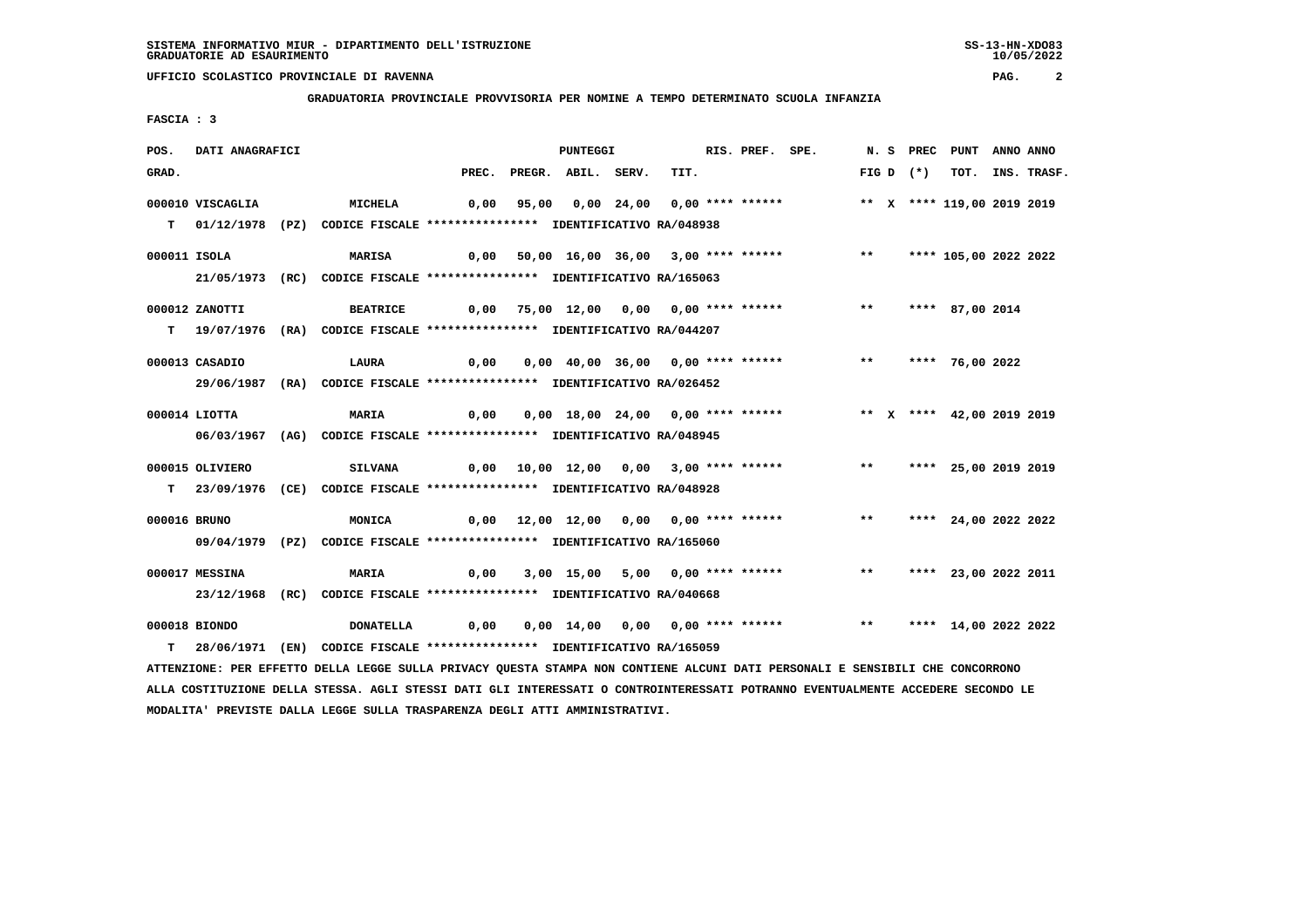## **UFFICIO SCOLASTICO PROVINCIALE DI RAVENNA PAG. 3**

#### **GRADUATORIA PROVINCIALE PROVVISORIA PER NOMINE A TEMPO DETERMINATO SCUOLA INFANZIA**

 **FASCIA : 3**

| POS.<br>DATI ANAGRAFICI |               |      |                                 |       | PUNTEGGI |       | RIS. PREF. | SPE.                     | N. S | PREC  | PUNT  | ANNO ANNO  |             |
|-------------------------|---------------|------|---------------------------------|-------|----------|-------|------------|--------------------------|------|-------|-------|------------|-------------|
| GRAD.                   |               |      |                                 | PREC. | PREGR.   | ABIL. | SERV.      | TIT.                     |      | FIG D | $(*)$ | тот.       | INS. TRASF. |
|                         | 000019 VITALE |      | <b>ARCANGELO</b>                | 0,00  | 13,00    | 0.00  | 0.00       | $0.00$ **** ******       |      | $* *$ | ****  | 13,00 2014 |             |
| т                       | 20/09/1966    | (NA) | CODICE FISCALE **************** |       |          |       |            | IDENTIFICATIVO RA/045982 |      |       |       |            |             |

 **ATTENZIONE: PER EFFETTO DELLA LEGGE SULLA PRIVACY QUESTA STAMPA NON CONTIENE ALCUNI DATI PERSONALI E SENSIBILI CHE CONCORRONO ALLA COSTITUZIONE DELLA STESSA. AGLI STESSI DATI GLI INTERESSATI O CONTROINTERESSATI POTRANNO EVENTUALMENTE ACCEDERE SECONDO LE MODALITA' PREVISTE DALLA LEGGE SULLA TRASPARENZA DEGLI ATTI AMMINISTRATIVI.**